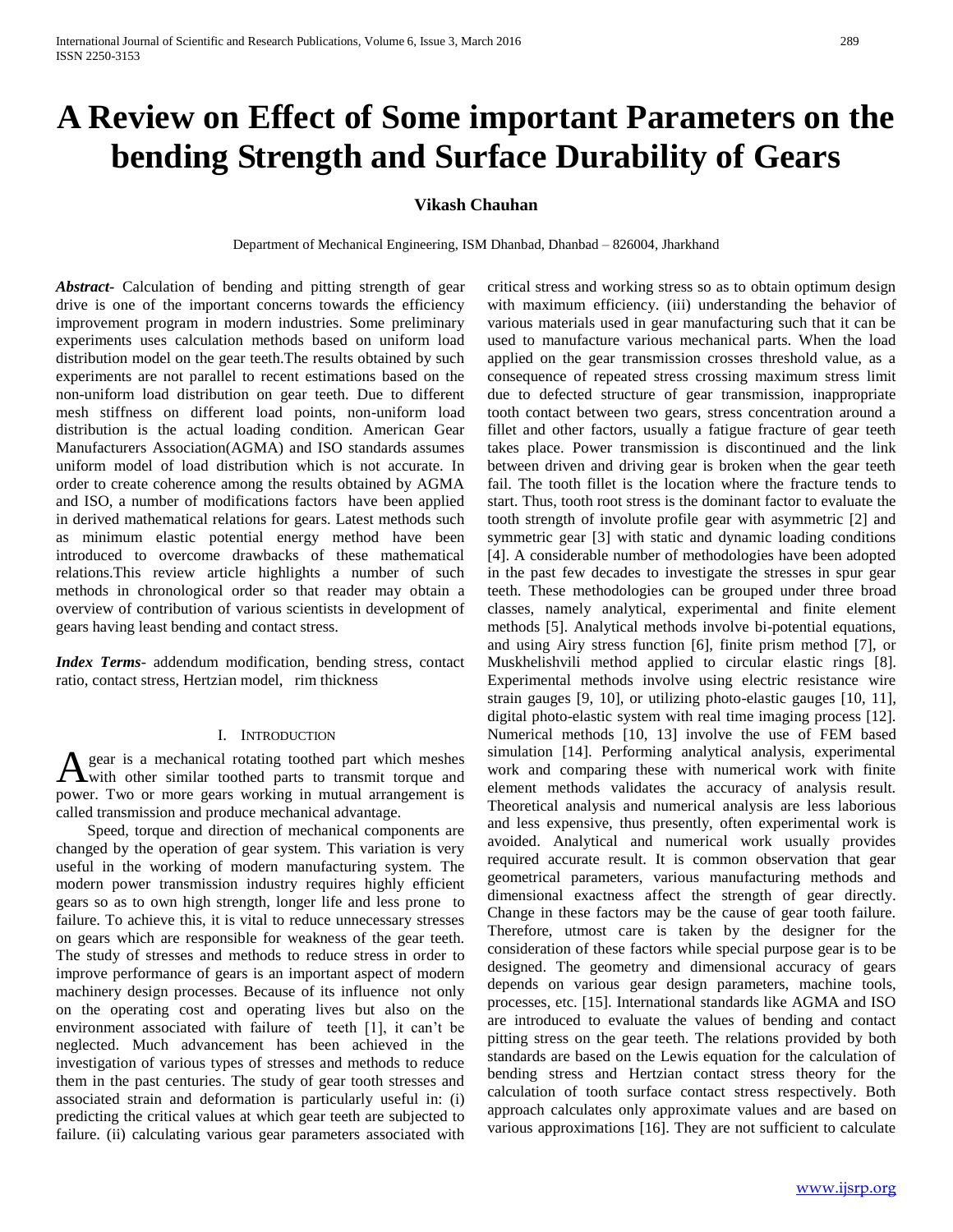stresses accurately due to various assumptions. In order to avoid approximations and to obtain accuracy of results, a number of researchers have presented their models based on the correction of geometrical parameters or application of some traditional mathematical or scientific principle. This was necessary because of increasing the chances of failure of gear teeth due to increasing demand of load capacity and speed of gear with the advancement of Industrial development. Traditional methods of stress calculation in spur and helical gear teeth for the design proposed in literature assume uniform load distribution based on the Navier's equation and Hertz equation [17] which is not suitable, because it depends on the meshing stiffness [18] which is different at different points along the load distribution line, so it can't be considered as uniform. Although several correction factors are applied to the basic formula, yet, they are unable to bring proper accuracy. A non-uniform model of load distribution along the line of contact [19] developed in the last decade is the brilliant step toward accuracy of stresses in spur and helical gear teeth. This model is based on the hypothesis of minimum elastic potential energy [20]. The elastic potential energy of meshing teeth is calculated and expressed as load point function. Variational technique is used to minimize the total elastic potential energy along with restriction of total load equal to the sum of load at each gear tooth. The same approach was adopted both for spur and helical gear with some modification. The approximate analytical equation is developed by Pedrero et al. [21] for inverse unitary potential which exclusively depends on the transverse contact ratio. This approach provides a much accurate result than other traditional models. Similarly, other methodologies like addendum modification of gear teeth [22], change in fillet radius [23], reducing the possibility of vacuum gearing [24], reducing friction to avoid wear on the teeth and pitting, etc. are adopted by various researchers.

 The basic aim of this review paper is to introduce the research work associated with investigation of critical bending stress and contact stress of gear teeth with different approach adopted in the last decades and to review the methods to mitigate the effect of these stresses in order to improve performance of gear.

# II. EVALUATION OF TOOTH BENDING AND SURFACE CONTACT STRESSES IN GEAR

 So many methods are adopted by various researchers in order to estimate tooth root stress and surface contact stress in gear drive. These methods are associated with analytical, experimental or numerical analysis. The analytical method which uses some mathematical relation related to geometry of gear or some other physical quantity associated with the gear, basically requires some innovative and rigorous mathematical practices besides good knowledge of scientific principles related to gear geometry and various parameters related to its working principles. Experimental method needs a model of gear setup with proper geometrical configuration and specific scientific instruments which are capable to measure stress, strain, deflection, vibration up to desired accuracy level. Numerical analysis requires modeling of considered gear sample on any CAD software like AUTOCAD, SOLIDWORKS, PRO-E, etc. Then it is transferred to FEM software like ANSYS, COMSOL,

etc. Various load, stress and vibration analysis are performed using FEM.

 Timoshenko et al. [25] put considerable effort to investigate the strength in gear tooth. It was discovered by Tuplin [26] that number of stress cycles resulting in failure of gear under particular stress depends on the rate of stress repetition with respect to time. Pitch error and profile error cause actual error much greater than the nominal error ,due to which failure of high speed gear takes place at much lower stress than the fatigue limit. In order to analyze this situation, spring-mass model of a gear pair in contact was developed. Individual stiffness at each contact point was calculated and then equivalent stiffness was obtained. By considering various types of error, dynamic load on each gear tooth was calculated. The most significant work regarding the analysis of gear in mesh was performed by Harris [27]. The elementary task of Harris was called Harris map. But the Harris map was valid only for normal contact ratio (from 1.2 to 1.6). It was not enough for dealing with high contact ratio gears. Wellauer et al. [28] correlated cantilever plate theory to long gear teeth and performed some experimental work for analysis of stress and deflection of gear teeth of practical configuration and dimension. A semi-empirical relation was developed for finite cantilever plate under transverse load on the surface of the gear tooth. The solution was based on the principle of superposition. The proposed moment-image method was highly favorable with the result obtained from strain-gage analysis of a cantilever plate simulating the gear tooth. The influence of line load and load intensity variation with the load distribution in the tooth root was also investigated. Dynamic factor for spur and helical gear was investigated by Seireg and Houser [29]. Variation of gear mesh stiffness in critical stress and effect of error in the case of spur and helical gear was investigated. Dynamic load on the tooth and torque at the shaft attached with the gears was calculated. Four sets of gears were taken for this analysis. Semi-empirical formula was developed for dynamic tooth load. This formula considers dynamic characteristic of the system, manufacturing parameter and gear geometry. Wilcox and Coleman [30] explained the analytical method of finite element analysis to analyze the gear tooth stress. The details necessary for simulation of two dimensional gear tooth shape with finite element analysis were outlined and a technique for determining stress value at the tooth surface in the root fillet was given. Stress data obtained were used to develop a new simplified stress formula that provided tensile fillet stress as a function of the geometric tooth shape and general loading condition. Wallace and Seireg [31] presented a technical paper which main focus was on simulation of dynamic stress, deformation and fracture of gear teeth with the help of computer programming. Chabert et al. [32] Introduced a journal in which stresses induced by static load applied to gear tooth was evaluated. For gears of different gear ratios with 20 degree pressure angle and standard addendum proportion, the stresses and deflection were computed by finite element method. The formula was derived allowing simple calculation of maximum stress and the result was compared with that of AGMA and ISO standards. Cornell and Westervelt [33] provided a solution for dynamic model of spur gear system which was valid for all contact ratios. The dynamic response of the gear transmission system and the tooth load with stress was obtained in this analysis. This dynamic model assumed two gears as a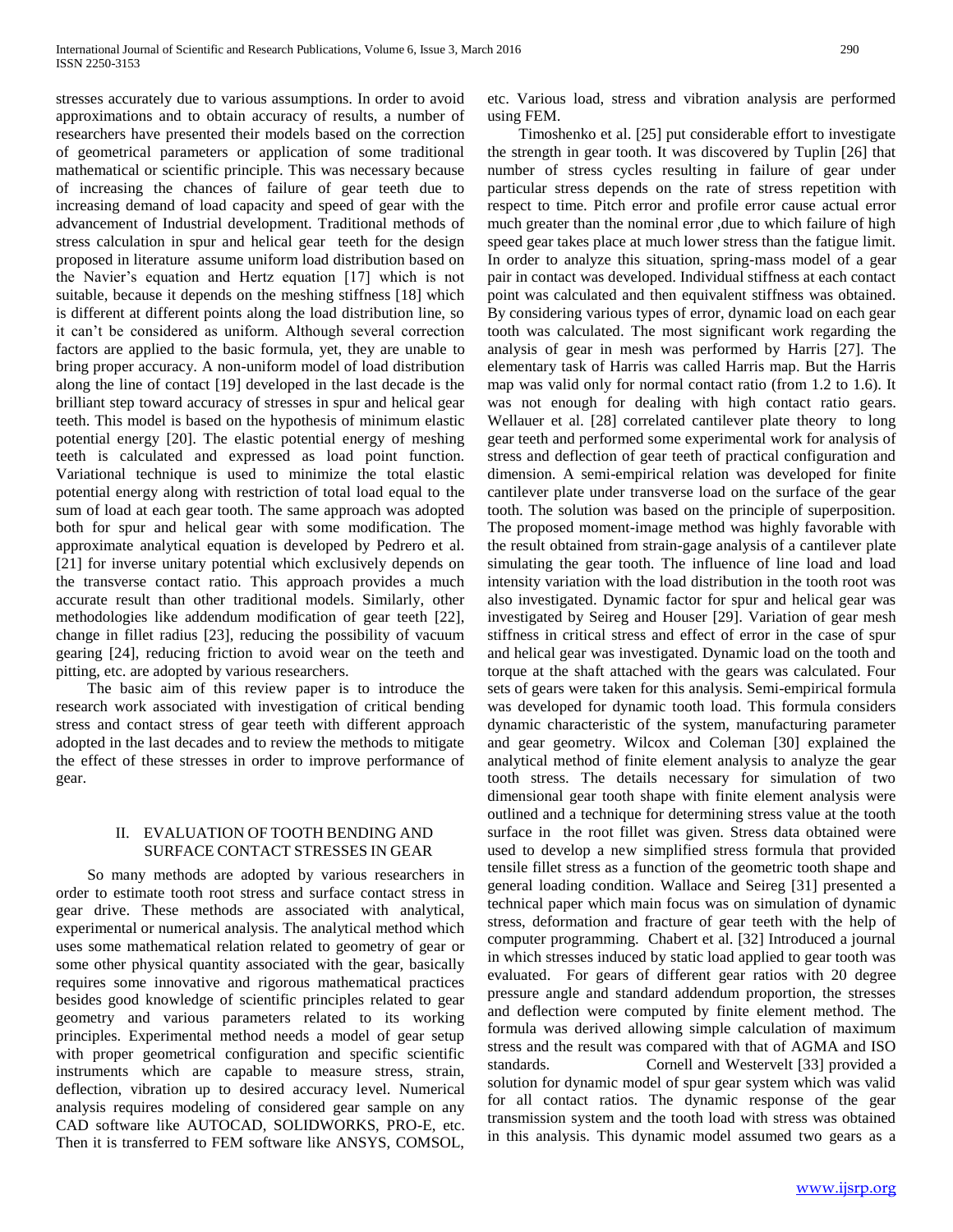rigid inertia and the teeth were assumed as variable springs of a dynamic system which were excited by the meshing action of the gear teeth. The influence of various parameters like nonlinearity of the tooth pair stiffness [34] during mashing, the tooth errors and the tooth profile modifications were included in this study. It was concluded that damping and system inertia, tooth profile modification and critical speeds of the system affect the dynamic gear tooth load and stresses substantially. Two researchers Ramamurti and Gupta [35] used FEM to study tooth stresses in spur gear. Plane stress condition along with fixed boundary was adopted for this analysis. The demerit of this model was the exclusion of consideration of adjacent teeth which is not appropriate. So this model required further correction.

 It was found that if gear is manufactured by joining the gear teeth with the disk through welding, the stress produced in this condition and that of the gear manufactured by other processes like gear hobbing shows quite different stress distributional behavior. This is due to the difference in the amount and location of stress concentration. Sayama et al. [36] analyzed the root stress and bending fatigue strength of welded gear. The welding parameters dramatically influenced the gear parameters and stress components.

 To determine dynamic load in spur gear, an extended model was developed by Kasuba and Evans [37]. In this analysis, a large scale digitized approach was used for static and dynamic analysis of the spur gear. Variable mesh stiffness was calculated directly as a function of gear profile error, gear hub torsional deformation, transmitted load, gear tooth deflection, and position of contacting profiles points. This method could be used for both normal as well as high contact ratio gears. It was concluded that simulated sinusoidal profile errors and pitting interrupts the normal gear mesh stiffness function and so, increases the dynamic loading. In order to determine the deflection curve of a 14.5 degree,  $\frac{1}{2}$  diametral pitch standard spur gear tooth corresponding to number of gear teeth 14, 21, 26 and 34 for the midpoint, pitch point and tip loading was analyzed by Muthukumar and Raghavan [38]. It was found that for every situation, deflection of the tooth at the loading point obtained by finite element method was similar to that obtained by experimental method. In the finite element method, 8 node, 4 sided isoparametric elements were used. In the case of pitch point and mid-point loading, the point of contraflexure in the deflection curve at the point of loading was investigated correctly by the finite element method. Previous mathematical models could not predict the point of contraflexure correctly. The deflection produced at the point of loading calculated in the case of Timoshenko and Baud tapered cantilever beam model was in good agreement with the finite element model in the case of tip and mid- point loading, whereas for pitch point loading, error in deflection was found 17-19%.

 The paper presented by Fukunaga [39] explained the strength analysis of spur gear considering contact ratio. This analysis was based on the root stress measurement and finite element method. Spur gear used in this analysis was having module of 6.0, number of teeth 18, face width 10 mm and a boss with a total length of 45 mm. Finite element analysis was carried out in Two-Dimension and Three-Dimension. The deflection was analyzed for single tooth, considering contact ratio. The most important conclusions of this analysis were : (i) if gear possesses

a boss, then the stiffness of gear becomes larger but tooth deflection tends to be smaller. (ii) the top clearance does not have any significant effect on the load distribution factor and (iii) even if the deflection of the teeth is clearly known, the load distribution factor cannot be known precisely.

 A research paper authored by Simon [40] was published in which the evaluation of stress and load distribution along the line of contact for spur and helical gear teeth was presented. The basic theme of calculation in this paper was tooth profile modification, crowning, manufacturing and alignment error of gear, local contact deformation of teeth, tooth deflection, gear hub bending and deformation and deflection of attached shaft. With the help of regression analysis, relations to evaluate the load and stress distribution factor were derived.

 A method to find a solution for dynamic analysis of elastic contact problem with rigid body motion with small deformation was presented by Huh and Kwak [41]. The surface of contact was assumed to be frictionless and unbounded. A variational formulation with constraint for geometric compatibility for contact surface was used for dynamics and its equivalence with equation of equilibrium was presented. For numerical approximation, FEM was used. Integral form of dynamic response included function in the time variable. Approximation of displacement was done by admissible function and during contact, discontinuity of velocity was also considered. With this method, a form of the linear complementary problem formulation was obtained on which numerical method could be applied. Another research paper authored by Kwak [42] was published in which he formulated general three dimensional frictional contact problem. This complementary problem in three dimensions was of nonlinear nature and quite different from two dimensional approach in which equation obtained was of linear type. This problem was solved numerically with the implementation of Newton approach or by the polyhedral law of friction [43].

 Refaat and Meguid [44] adopted the technique of variational inequalities for the analysis of contact stresses in spur gear pair. They solved the variational inequalities [45] for general contact stress problem taking into account the effect of interfacial friction. An algorithm employing Lagrange's multiplier [46] and quadratic programming was implemented to solve the variational inequalities and hence contact and tooth root stresses in gear was obtained. This method eliminated the need of most of approximation and difficulties existing in the traditional methodologies. The displacement and stress at the contact surface are usually constraint in such a manner that these can be represented in form of inequalities.We can formulate the problem of contact between two or more than two bodies in the form of inequalities with the condition that one body is rigid and fixed with respect to the chosen frame of reference. Such type of problem is called Signorini problem.

 Representing the Signorini problem in term of displacement vector  $\mathbf{u}$  everywhere applying the variational inequality, following inequation is obtained:

$$
B(u, w - u) + j(u, w) - j(u, u) \ge f(w - u)
$$
 (1)

for all  $W$ 

Subjected to following boundary and contact conditions:  $u = w = 0$  on  $\Gamma_d$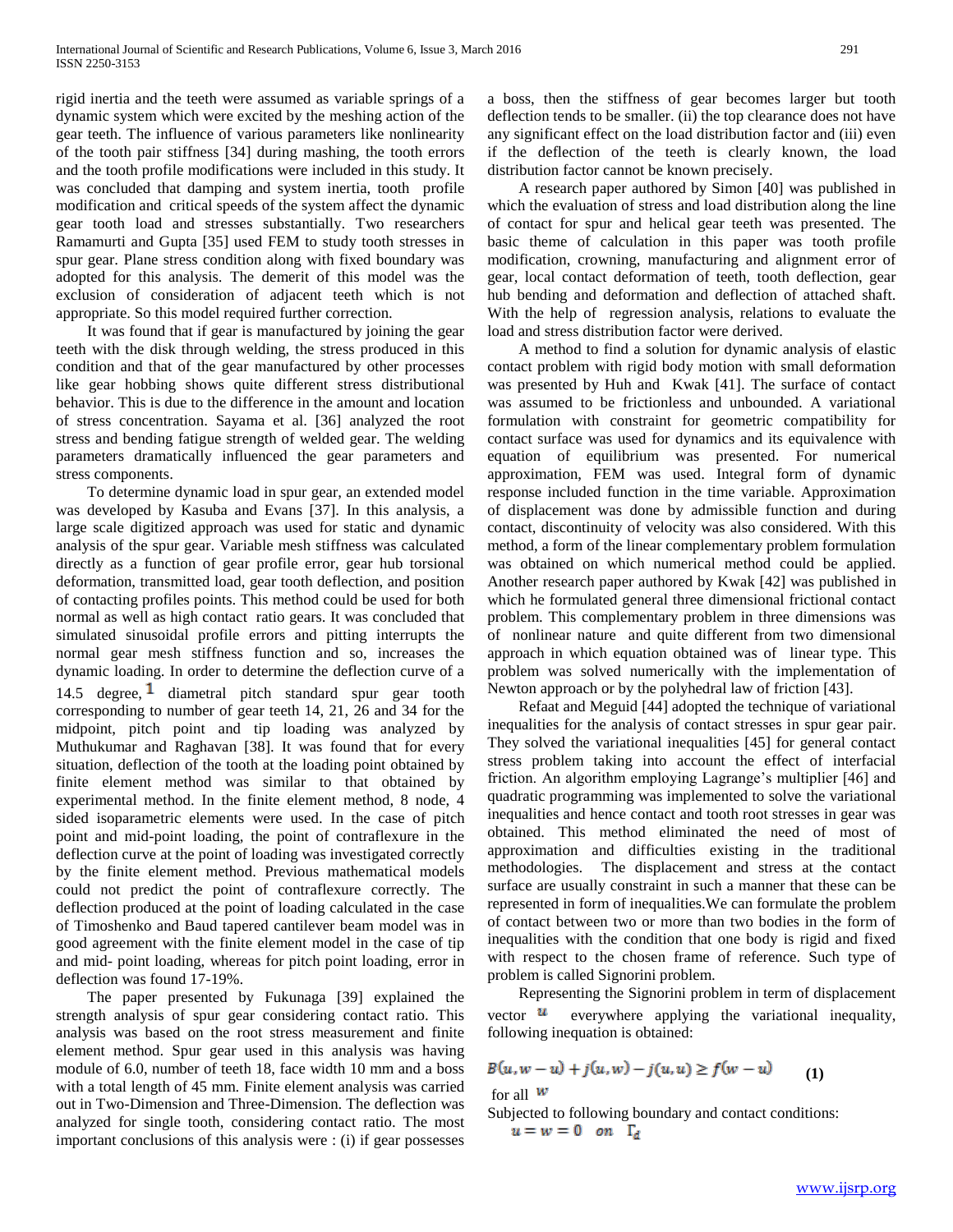and 
$$
N.w - g \le 0
$$
 on  $\Gamma_c$   
\nWith the gap *g given by* :  $g = N_a(\psi - \phi)$  (2)  
\nwhere  
\n $B(u, v) = \oint \sigma(u)_{ij} \varepsilon_{ij}(v) dx dy dz$   
\n $J(u, v) = \oint -\mu \sigma_n(u) |v_1| ds$   
\n $f(v) = \int f_i v_i dx dy dz + \int t_i v_i ds$  (3)

Here  $w$  is a virtual displacement vector,  $N$  is the normal vector represented as  $[N_1 \ N_2 \ N_3]^T$  with the expression for  $N_1$ ,  $N_2$  and  $N_3$  as

$$
N_1 = \frac{\frac{\partial \psi}{\partial x}}{\sqrt{1 + \left(\frac{\partial \psi}{\partial x}\right)^2 + \left(\frac{\partial \psi}{\partial y}\right)^2}}
$$
\n
$$
N_2 = \frac{\frac{\partial \psi}{\partial y}}{\sqrt{1 + \left(\frac{\partial \psi}{\partial x}\right)^2 + \left(\frac{\partial \psi}{\partial y}\right)^2}}
$$
\n
$$
N_3 = \frac{-1}{\sqrt{1 + \left(\frac{\partial \psi}{\partial x}\right)^2 + \left(\frac{\partial \psi}{\partial y}\right)^2}}
$$

 $\psi$  and  $\phi$  is the function representing contact stress.  $\sigma_{ij}$  and  $\varepsilon_{ij}$  are the stress tensor and strain tensor respectively.  $\Gamma_c$  and  $\Gamma_d$  are the actual contact surface and are the actual contact surface and boundary with prescribed displacement field respectively.  $\mu$  is the coefficient of friction.  $\mathbf{v}$  is a displacement vector.

 The result for contact stress and tooth root stress obtained by this method was sufficiently accurate and could be used for the design of much reliable gears for the gear transmission system.

 Static contact stress analysis of spur gear with the help of finite element method considering the effect of friction was studied by Vijayarangan and Ganesan [47]. Two dimensional FEM along with the Lagrangian multiplier technique was used to determine the contact stress. To investigate the friction effect on the mating gears, the static friction coefficient ranged between 0 to 3.0 were used. The actual length of contact was compared with calculated length of contact. The contact stress variation along the contact surface in a direction perpendicular to mating surface gave an idea about the depth of hardening required. In order to analyze the shear effect of involute gear teeth, Rayleign-Ritz method can be applied. This method was used by Yau et al. [48]. Tapered plate model subjected to concentrated load was implemented to simulate the gear tooth. Theoretical values associated with plate deflection along with the shear deformation were compared with the experimental values. It was found that deflection for the shear plate model was more than those for the thin plate model for which shear effect was neglected. The experimental result showed the highest values in comparison to shear plate model due to base flexibilities of experimental model. The results obtained for deflection in shear model were closely resembled with those obtained by finite element method [49]. Analysis of tooth surface contact and stress produced for the double circular arc helical gear was performed by Lu et al. [50]. Meshing and contact with gear drive were simulated by computer programming. Elastic deformation of teeth and surface mismatch causes position error and this position error was the basis of load sharing between the neighboring pair of teeth. The contact ratio for aligned and non-aligned gear drive and condition of load sharing was also investigated. The contact stress and elastic

deformation of teeth was analyzed by finite element method. The contact stress, for which the basic theory was a Hertzian theory [51], was assumed to be distributed in elliptic section. The result obtained for the double-circular helical gear was compared with the result as obtained in the other technical paper. These results were used to plot various graphs to represent the effect of variation in parameters on the stress and deformation.

 Due to static force exerted on the gear tooth, a flat section of it is affected by static stress. Filiz and Eyercioglu [52] studied the application of FEM to evaluate the static stress induced in the fillet of the gear tooth. This method was implemented by a computer program with which effects of fillet radius, contact ratio, pressure angle, module and number of driving and driven gear teeth were analyzed. The result so achieved was compared with that of previous results. The result gaving better accuracy was adopted.

 A static transmission error produced in the gear teeth can be minimized if we try some modification in the gear tooth profile. The minimization of transmission error in the gear tooth lowers the dynamic tooth load in the meshing cycle which ultimately reduces the vibration and noise in the power transmission system in the gear. In order to verify this phenomena, a dynamic analysis of gear with involute profile and modified tooth profile using cubic splines was performed by Yoon and Rao [53]. Firstly, the deformation in the tooth was obtained and then dynamic load on the tooth was obtained at all allowable speed. In this parametric study, it was found that modified tooth profile reduces the transmission error effectively. Some other tooth profile based on the linear and parabolic tip relief was also used to investigate the effect on dynamic load and results were compared.

 Finite element analysis is very effective tool for studying various physical phenomena occurring in the mechanical components such as power transmitting elements like gear. In fifth international congress on sound and vibration, a paper was presented by Sirichai et al. [54], in which application of finite element analysis of gear in mesh was performed. In this paper, torsional stiffness of two meshing gears was estimated in which one gear was restrained to rotate while other gears was given the torque input lead. It was found that variation of mess stiffness of gear takes place while the gear rotates. The resulting torsional stiffness fluctuates significantly as the meshing of teeth changes from single to double pair meshing and vice versa. This was represented as a function of mesh points in mesh cycle. The result so obtained showed the change in torsional stiffness when a double pair of tooth contact takes place.

 While analyzing the transmission error in the gear, using meshing stiffness of gear teeth, whole body of the gear should be considered under investigation because during power transmission, whole along with the deflection in the gear teeth, gear hub also suffers slight deflection.Thus while performing finite element analysis, whole gear should be considered for investigation. For the analysis, model of gear is produced and discretized in four node plane strain quadratic Two-Dimensional elements. The contact point should be on the intersection point between the involute curve and pressure line. Equivalent gear tooth meshing stiffness is given by:

$$
K_{eq} = f \frac{m_1 m_2}{K_1 + K_2} \tag{4}
$$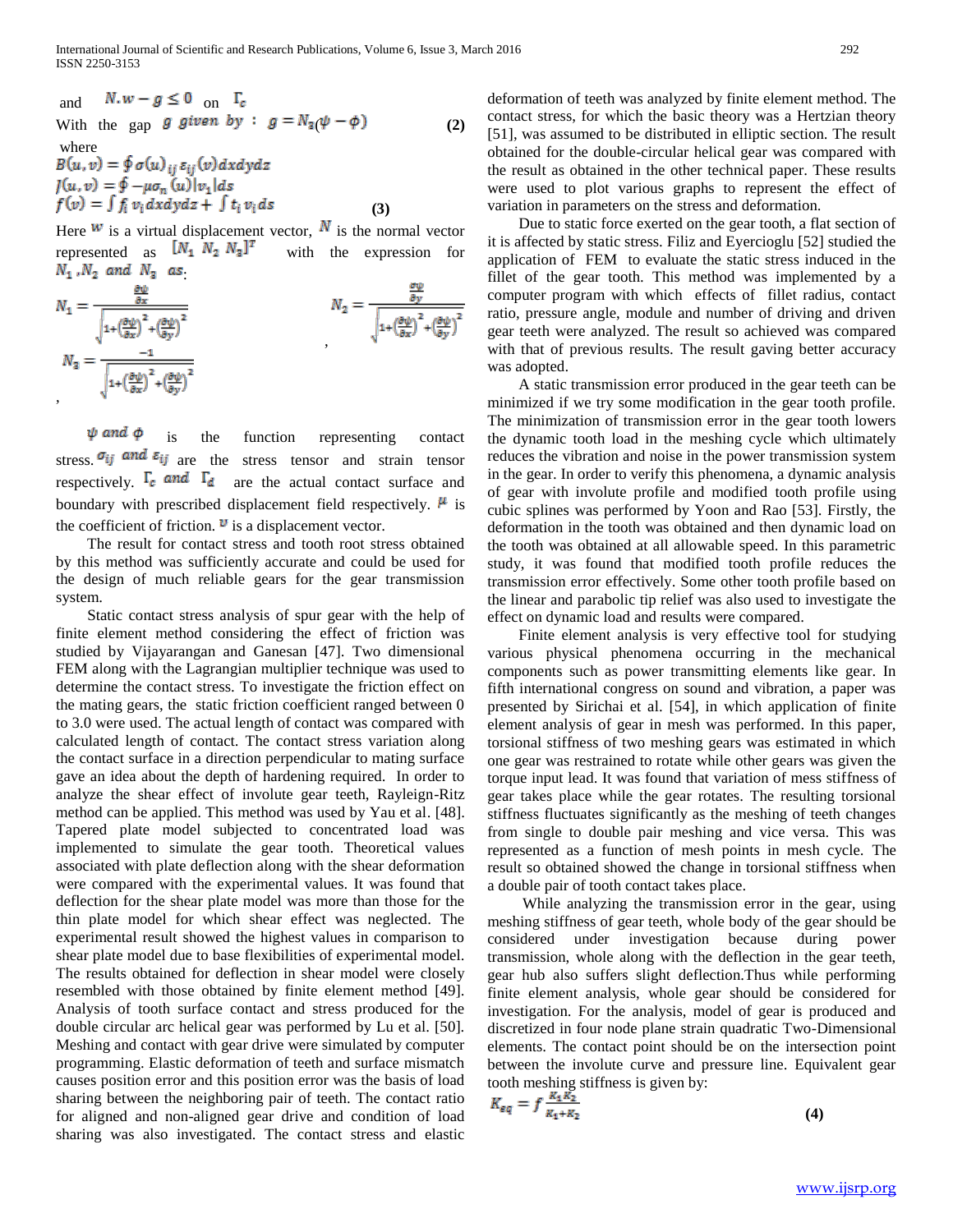where  $K_1$  and  $K_2$  are the meshing stiffness of individual gear teeth.  $\boldsymbol{f}$  is the correction factor whose value lies between 1 and 33. This correction factor takes into account effect of friction, the number of actual nodes in contact, meshing size, etc.

 While calculating the meshing stiffness, stiffness only at the point of contact is taken into consideration. Only two contact nodes at the point of contact are considered. By restraining the surrounding nodes and Appling vertical load on the contact point in both upward and downward direction, and calculating corresponding deflection, meshing stiffness can be easily calculated.

 Three dimensional analyses of bevel and spur gear was performed by Ramamurti et al. [55] by FEM using the concept of cyclic symmetry. The calculation was performed for a gear tooth for each Fourier harmonic component of the contact line load. Then summation of all the components was done to obtain total displacement. Static stress was calculated with the help of this displacement. By using submatrices elimination scheme, natural frequency and mode shape was also obtained. The use of the cyclic symmetry of the Finite element method was demonstrated by this presentation. This method helped in reducing the computational effort and managing computer memory. Utilizing geometric periodicity methods and submatrices elimination scheme, dynamic analysis of the gear tooth was successfully performed.

 Using the finite element method and elastic coupling between the gear teeth, a model was presented by Vedmar and Henriksson [56] to determine dynamic forces in spur gears taking into account off line of action and nonlinear wheel stiffness. A determination of contact point was done by knowing the common normal using the undeformed tooth shape. In order to prevent the contact singularity in offline of action points, the tooth was having a tip rounding. The effect of offline of action and elastic coupling was studied through the comparison of various models.

 It is found that if the asymmetric gear drive is used in place of symmetric gear drive, the noise, contact and bending stresses reduce significantly. This was confirmed by Litvin et al. [57]. If the different pressure angle corresponds to the driving and driven side, such type of system is called an asymmetric gear system. In order to perform this action, driven and driving gear drive were chosen so that they had different tooth profile. The stress analyses were performed for three cases: (i) asymmetric spur gear having a larger pressure angle of  $35^\circ$ . (ii) ssymmetric spur gear having a smaller pressure angle of  $20^{\circ}$ , and (iii) symmetric gear teeth having pressure angle on pinion and gear both are  $25^\circ$ . The driven member was having an involute tooth profile while driving member retained double crowned geometry. Due to the modification, better localization and stabilization in bearing contact and the reduced transmission was achieved. The model was created and simulated with the help of computer programming. A method of generation of double crowned gear was developed by the author. Simultaneously, the stress analysis of symmetric as well as un-symmetric gear was analyzed. Confirm reduction of tooth contact and bending stress was noticed.

 Contact stress and tooth root bending stress calculation with machining error, assembly error and tooth modification by three

dimensional finite element method was done by Li [58]. First of all, position of parallel shaft spur gear pair was defined along with machining error, assembly error and tooth modification in three-dimensional coordinate system. Then, tooth contact was assumed on a reference face around the geometrical contact line. In this face, contact model, first of all reference points on the reference face of first gear was assumed, then the effect of errors and tooth modification was applied to find a responsive contact point in the face of other gear. With the help of threedimensional FEM, the deformation influence coefficient was calculated and by the mathematical programming, loaded tooth contact analysis was performed. The tooth contact length of a gear pair with lead crowning was evaluated and compared with the measured value. Root strain and tooth contact pattern along with addendum modification was obtained and then compare with the results obtained by experiments. Calculated values and measures values were in equivalence to each other. It was also seen that error and addendum modification affect tooth root stress and contact stress significantly.

 To analyze the stress generated in the meshing gear teeth, there are two ways in finite element methods. First one is directly applying the concentrated load at the loading point and calculating bending stress generated in the spur gear. The demerit of this method is that the contact stress can't be calculated from it. The second method is applying torque on the modeled meshing gear. By using this method for two-dimensional finite element model, contact stress on the mating gear can be evaluated. Such type of contact stress analysis for meshing gear during rotation was performed by Hwang et al. [59]. Variation of contact stress at different contact position was investigated. Comparison was made between variation of contact stress during rotation and contact stress at the lowest point of single tooth contact (LPSTC) and the AGMA equation for contact stress. The conclusion of this analysis was that the design that considers contact stress is more severe than the AGMA standard. The values obtained by finite element method were lower than contact fatigue strength of material. Thus, they ensured appropriate safety and strength.

## III. EFFECT OF GEAR PARAMETERS ON THE STRENGTH AND PERFORMANCE OF GEARS

 **(1)** *Effect of contact ratio:* Load sharing in high contact ratio gears is between two or three gear teeth during meshing. That's why load per tooth for such gear pair is less than a low contact ratio gears. Thus, the less dynamic load is exerted on them and the noise produced is less. High contact ratio can be obtained by the following methods: (i) by increasing addendum. (ii) by decreasing pressure angle and (iii) by larger pitch. It is observed that very high contact ratio gears have tendency to tooth sliding and have less bending strength. This can be improved by tooth profile modification [60]. The significant advantage of high contact ratio spur gear is less bending and tooth root stress, thus increased load carrying capacity [61]. High contact ratio gears can decrease bending stress by twenty percent and contact stress by thirty percent [62]. Higher power to weight ratio, longer service life and more reliability are some advantages of high contact ratio spur gear.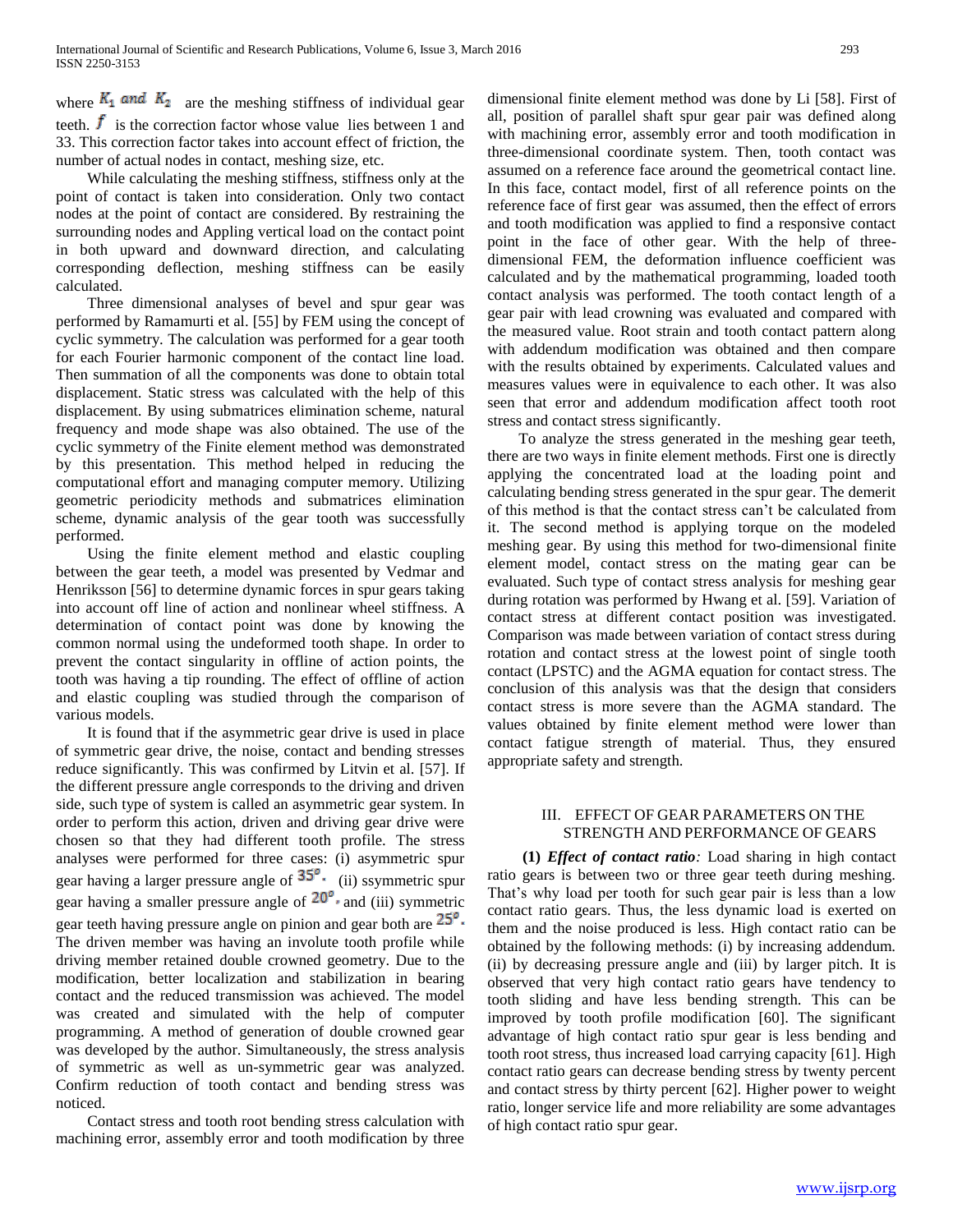A research paper was published by Staph [63], in which a method for special computer program development was elaborated to design external spur gear with normal contact ration (< 2.0) and high contact ratio ( $\geq$  2.0). Various effect of change in gear parameters on the performance of high contact ratio gear was analyzed by the computer programming. It was concluded from this research that high contact ratio gear obtained by changing the addendum of normal contact ratio gear suffers much less compressive and bending stress which is favorable outcome. On the contrary, doing so increases flash temperature and friction heat generation which is an unfavorable outcome. Elkholy [64] provided solution for the calculations of load sharing between the gear teeth in mesh having high contact ratio. In this analysis, the tooth deflection, profile modification and spacing error were assumed to be equal for all the tooth pairs in contact. Besides, the maximum normal load was assumed to be equal to the sum of normal loads taken by gear tooth pairs. Gear tooth fillet stress and contact stress were determined using tooth geometrical attributes after individual load was calculated. The results of experimental analysis were compared with analytical analysis. A research paper was published by Anderson and Loewenthal [65] in which power loss prediction method was extended for nonstandard gears. The effect of tooth thickness, modified addendum, gear center distance, etc. can be analyzed by this method. Gears with high contact ratio were also analyzed by this method. Using high contact ratio, highly efficient gears can be manufactured.

 Computer simulation for dynamic response of high contact ratio spur gear transmission was performed by Lee et al. [66]. High contact ratio gears are sensitive to gear tooth profile error. Based on this fact, a number of profile modifications, under actual loading condition were examined. The dynamic load and dynamic stress under the effect of these profile modification were analyzed. It was found that combination of profile modification along with toque carried by gears affects the system dynamics significantly. One important noticeable thing was that high contact ratio gears require less profile modification than the normal contact ratio gears.

 The effect of contact ratio on dynamic loading on spur gear without profile modification was analyzed by Liou et al. [67]. The way in which gear contact ratio influences the dynamic loading on spur gear transmission was simulated by computer. Various gear parameters, e.g. pressure angle, tooth addendum, diametral pitch, central distance, addendum, etc. affects the contact ratio a lot. By altering the length of addendum, the contact ratio was varied. The significant influence of the contact ratio on the gear dynamics was also noticed. It was investigated that a contact ratio of 2.0 reduces the dynamic load. The dynamic load minimized by high contact ratio gear is better than standard low contact ratio gear. Excessive profile modification affects high contact gears a lot as compared to that under modification.

 Tirumurugan and Muthuveerappan [68] published a research paper in which they calculated maximum contact and fillet stress for normal and high contact ratio gear. Their research was based on load contact ratio implementing finite element method and was performed for single point load model, multipoint load model and multipoint contact model. The effect of various gear parameters such as pressure angle, teeth number, gear ratio, tooth size and addendum on the load sharing ratio and

corresponding stress was investigated. Calculation of maximum fillet and contact stress in the case of normal contact ratio gear and high contact ratio gear using the load sharing ratio was performed.

 **(2)** *Effect of Addendum Modification:* Addendum modification is the amount by which addendum of a gear is increased or decreased. In order to avoid interference in gear teeth, addendum modification is done. Undercutting at the root and keeping minimum number of teeth at some pressure angle are the methods to avoid interference. But these methods contribute toward weakening of the teeth. So addendum modification is done to avoid all these less advantageous methods. The addendum modified gear is also called profile shifted gear. By altering the dimension of gear tooth geometry, the load carrying capacity of gear can be greatly improved. Reduced vibration and reduced noise in gear operation can also be achieved by profile shifting. Modified amount of the addendum is equal to product of module  $(m)$  and a nondimensional coefficient called as addendum modification coefficient $(x)$ . Analysis of effect of addendum modification on bending fatigue strength of cast iron and cast steel was performed by Oda et al. [69]. Effect of profile shift on the true stress at the fillet section along with most critical point and bending fatigue strength was analyzed in this study. Addendum modification factor was derived by analytical and experimental method. Bending fatigue strength of the addendum modified gear was calculated with high accuracy. The influence of profile shift on the contact ratio was also studied and contact ratio factor was obtained. Following conclusions were drawn from this study:

 (i) As the addendum modification coefficient is increased, the root stress factor decreases for both highest points of single tooth loading and tooth tip loading.

 (ii) If the proper amount of addendum modification is selected, the bending fatigue limit load of can be raised more than forty percent over standard gear.

(iii) If the addendum modification factor  $(B = 1 + 0.5x)$  is applied to cast iron and cast steel, the bending fatigue strength of profile shifted gear can be estimated with very high accuracy.

 (iv) If the addendum modification of gears is increased, the contact ratio of profile shifted gear decreases.

 In a technical paper, authored by Oda and Koida [70], the surface durability and pitting failure of spur gear with a smaller number of teeth with different amount of addendum modification were investigated with the help of running tests. Ferritic nitrocarburized gear with a small number of teeth was used by Oda et al. Various tests were performed for different addendum modification and compared with the standard one. Calculated values of hertz stress and specific sliding of spur gear with different number of teeth and addendum modification coefficient were compared with the experiment results. Effect of addendum on bending strength,contact strength and performance parameters of spur gears was studied by Li [71]. Mathematical programming model, Face contact teeth model and threedimensional finite element method was used to perform loaded tooth contact analysis. Stress and deformation in the spur gear with various values of contact ratio and addendum height were calculated by applying these methods. It was noticed that contact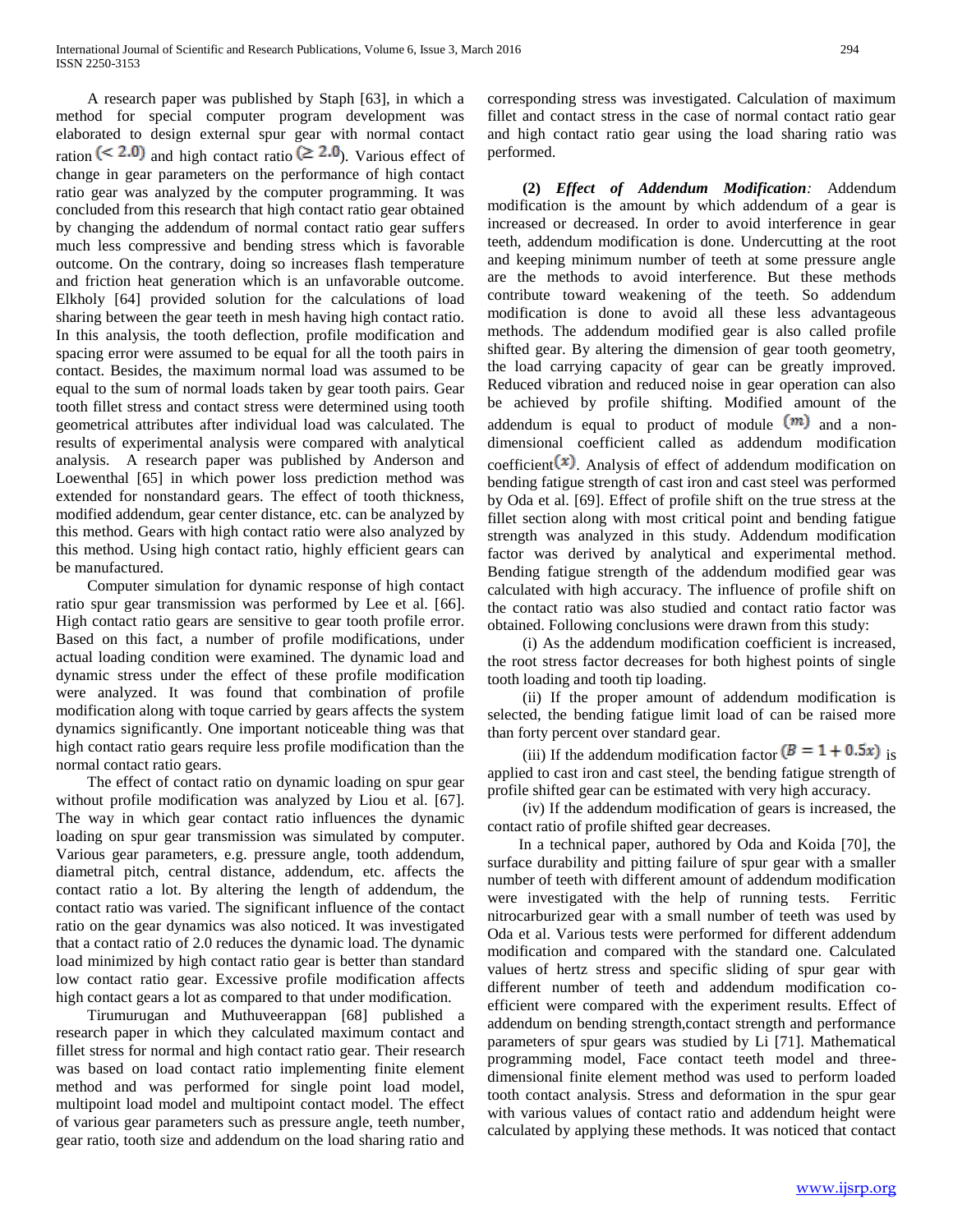stress at the tooth surface along the tooth profile was not symmetric around the contacts point at distant locations from the pitch point like tooth tip, tooth root, etc. Location of maximum contact stress was not the geometric contact point. Li observed that increasing addendum definitely reduces contact stress in gear tooth. In the case of bending stress, this is not surely true. This is due to the fact that the increase in addendum increases the tooth length also. This results in an increment of bending stress instead of decrement. So, in order to implement longer addendum with high contact ratio, calculation of the scoring strength of the root and tip of the gear is also necessary.

 In high gear ratio and addendum modified gears, maximum stress on the gear and the pinion at the fillet section are unequal. Removing this maximum fillet stress, load carrying capacity of the gear can be increased. This was studied by Sekar and Muthuveerappan [72]. They concluded that designing the gear with uniform fillet stress with the replacement of unbalanced fillet stress, performance of the gear can be improved. Changing the tooth thickness of basic racks from standard tooth thickness for non-standard one, uniform fillet strength can be achieved. The effect of cutter tip radius, backup ratio, addendum modification factor in the maximum fillet stress was studied with the help of finite element method taking the various values of tooth thickness coefficient. The optimum value of the tooth thickness coefficient suitable for proper fillet strength was obtained. The effect of the module, gear teeth and addendum height on the load sharing and corresponding stress was analyzed by Marimuthu and Muthuveerappan [73]. In order to calculate stress due to applied load at highest pressure angle, they developed a multi-point contact model for finite element analysis. For the parametric study, they developed ANSYS parametric design language code. It was seen that in the application of load at the critical loading point, an increase in addendum height increases the bending stress. On the contrary, Increase in module and number of teeth favorably decreases the bending stress.

 **(3).** *Effect of Gear Rim Thickness:* In the past decades, thin rim gears became popular due to their great load carrying capacity, light weight and high speed. Along with study stresses in solid gears, thin rim gears have also been paid attention a lot. Oda et al. [74] studied the effect of fillet stress on the strength of thin rimmed gear. The bending fatigue strength of thin rimmed gear was studied by investigating the fillet stress in gear tooth along with the stress on the adjacent teeth. It was found that the fillet stress on the thin rimed gear was quite different from that of the solid gear. This was most probably due to larger elastic deformation in the thin rim of the gear. The deformation in the thin rim was analyzed by finite element method in twodimension taking triangular element. Result for a number of thin rimmed gears was obtained by finite element method. The obtained result was in good agreement with the measured one. The stress on the tooth root and the location of critical section was also obtained with the help of these investigations.

 In the orthogonal coordinate system, the nodes of the element are assigned by the symbols i, j and k having the coordinates of the nodes as  $(x_i, y_i)$ ,  $(x_j, y_j)$   $(x_k, y_k)$  The component of nodal force at node  $\mathbf{i}$  in the  $\mathbf{x}$  and  $\mathbf{y}$  direction are  $X_i$  and  $Y_i$ . Correspondingly the components of nodal displacement at the node  $\hat{i}$  in the  $\hat{x}$  and  $\hat{y}$  direction is  $U_i$  and  $V_i$ .

The displacement function can be represented in equation form as follows:

$$
u = \alpha + \beta x + \gamma y
$$
  
\n
$$
v = \delta + \varepsilon x + \varepsilon y
$$
 (5)

where  $\alpha$ ,  $\beta$ ,  $\gamma$ ,  $\delta$ ,  $\epsilon$ ,  $\epsilon$  are constants whose values are supposed to be evaluated.

 The mesh pattern in the tooth of the gear and the nearest tooth is in the form of the triangular elements. The variation of tooth root compressive stresses with tangential angle  $\theta$  for different values of rim thickness  $(R)$  is represented by graphical method. Rim thickness is represented in the form of module  $m$ . It can be observed that the maximum stress on the compressive side takes place at the position of  $\theta = 55$  degree.

 Usually, the tooth root stress is critical in the fillet zone of the gear, but when the rim thickness decreases, the position of critical root stress shifts from  $\theta = 30$  degree to  $\theta = 55$  degree. In this case the magnitude of critical stress also increases. As the value of rim thickness decreases, the magnitude of tooth root stress in the compressive side increases.

 Chong et al. [75] presented a paper in which results for various loading conditions, rim thickness and support condition were obtained. SAP -IV finite element code was used to obtain results. It was found that the maximum stress exists on the tooth root surface and it increases as the rim thickness is decreased for the looser fitting hub. For tight fitting hub, tooth root stress decreases with a decrease in the rim thickness. It was also found that as the fillet radius decreases, correspondingly the tooth root stress also increases. This variation was found valid only for tooth surface stress. The internal tooth root stress was unaffected by the change in the parameters.

 The effect of chordal tooth thickness at the critical location of tooth, tooth rim thickness, fillet radius and various conditions on the strength of thin rimmed gear was investigated by Chong and Kubo [76]. Mathematical formula was developed with the help of finite element method in order to calculate fillet stress and tooth root stress in thin rimmed spur gear. The result obtained by the empirical formulae and that obtained by finite element method showed good agreement with each other. In the same year, by using approximation method, tooth fillet and tooth root stress for an internal spur gear, fixed by bolt or supported by pinning coupling was calculated by Chong and Kubo [77]. This method was quite successful in tooth fillet and root stress calculation in all the teeth of internal spur gear.

 A technical memorandum was prepared by Bibel et al. [78] about the effect of rim thickness on bending stress in spur gear. Assuming a rim thickness as significant design parameter, finite element method was applied to a particular segment of thin rim gear. Location and magnitude of maximum bending stress were calculated with the variation of rim thickness. The effect of rim thickness of spur gear on the bending stress was studied by Bibel et al. [79]. It was found that the bending stress generated in the tooth root and fillet section is different from that generated in the normal solid gears. This variation is due to the deformation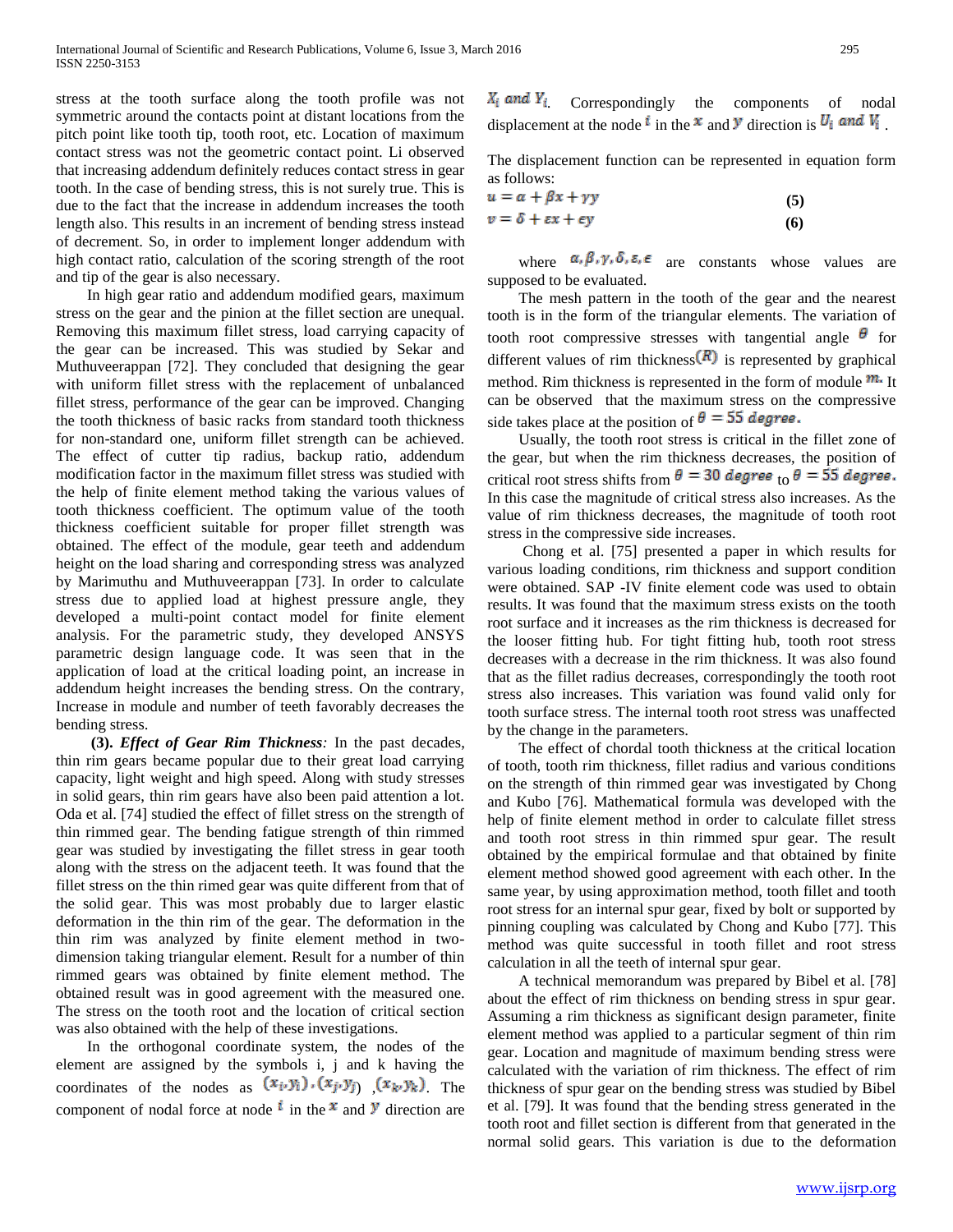produced in the rim. In order to study the effect of gear rim on these stresses, finite element analysis was performed on a segment of thin rim gear. Taking a different thickness of the rim, the numerical value and exact location of the generated stress was noted. The result obtained was compared with previous results and presented in tabulated form.

 Gear tooth contact analysis of three-dimensional thin rimmed gear, combining the finite element method with the mathematical programming was performed by Li [80]. A face contact and the whole gear deformation model were used to analyze thin rimmed gear. Three dimensional finite element method was developed to study the thin rimed gear. Using FEM, three-dimensional load distribution, tooth root stress and strain was obtained. Results obtained was compared with the experimental one and found to be in good agreement.

 Due to the rotational motion of gear, centrifugal force is exerted on it outwards. At the high speed, this force becomes dominant and affects the performance of gear. The effect of this centrifugal force on the contact strength and tooth bending strength for thin rim, gear spur gear rotating at high speed was analyzed by Li [81]. The three-dimensional finite element technique was implemented to study stresses in thin walled gear model. The centrifugal stress and the centrifugal deformation for the model with offset web were studied by finite element technique in the speed range of 5000-40000 RPM. It was concluded that the effect of centrifugal force can be neglected below the speed of 10000 RPM. However, when this speed becomes greater than critical speed, the centrifugal force becomes dominant. The variation in surface contact stress, tooth bending stress, load sharing ratio, and tooth contact pattern due to the effect of centrifugal load produced in thin-rim spur gear was also analyzed by Shuting Li. It was observed that at the high speed, the centrifugal load have dominating effect and consequently, it affects the various gear parameters significantly.

 A research paper was published by Marunic [82] in which deformation in the middle web of thin rimmed involute spur gear in mesh with solid spur gear was analyzed. The deformation of the web was expressed in the form of displacement as nondimensional form. For the selected face width, the effect of rim thickness and web thickness of deformation of gear was investigated. Besides this, the contribution of web deformation and rim deformation was separately analyzed and mutually compared. It was concluded that maximum web displacement variation with an increase in displacement is more for thicker rim when web thickness decreases and for thinner web when rim thickness decreases. Other phenomenan which was observed that, deformation in the rim takes place significantly as compared to the web. Rim thickness for the thinnest web and rim took approximately forty four percent of maximum gear displacement. Web displacement took about seventeen percent of whole gear displacement. The whole analysis was performed by three dimensional finite element method.

## IV. CONCLUSION

 Based on the finding and implementation of methods adopted so far by the various scientists for analyzing the two dominant stresses (surface contact stress and bending stress) generated in spur gear, it can be concluded that three methods

namely, analytical methods, experimental methods and numerical methods using FEM are equally important. In a particular situation, one method may be dominant on the other method for accuracy of result. Thus, it is essential to apply as many methods as possible for analysis and validation of result by comparing to each other. AGMA and ISO gear standards assumes uniform model of tooth load distribution which is not appropriate. Nonuniform load distribution model gives much accurate results than uniform load distribution model. For analyzing bending stress in gear tooth, it is assumed as cantilever whereas for contact or pitting stress on gear teeth, Hertzian contact theory is used. Minimum elastic potential energy model with implementing nonuniform load distribution gives accurate results closely resembled with experimental result. Profile shifting, change in fillet radius, vacuum gearing reduction and avoiding teeth wear also reduce unnecessary stress on gear teeth. Various parameters such as tooth contact ratio, addendum modification, gear rim thickness, etc. affect nature of stress generated in gear body and gear teeth. While analyzing stress on one gear teeth, adjacent tooth also must be considered because its presence affects the nature and quantity of stress. For the dynamic analysis of gear, meshing teeth are assumed to have meshing stiffness. Dynamic force and stresses are evaluated with the help of measured deflection and meshing stiffness. Stress on gear tooth can be calculated by two methods available in FEM. First is directly applying concentrated load on single gear tooth. Another one is meshing of two gears in such a manner that their teeth are in mutual contact. Only bending stress can be calculated by the first method. From second method, both bending stress and contact stress are calculated. Increase in contact ratio decreases the bending stress on gear teeth. Thus, load carrying capacity increases. Addendum modification, decrease in pressure angle and adopting larger pitch are the methods for increase in contact ratio. Proper amount of profile shifting helps to decrease tooth stress and undercutting. The deflection of thin-rimmed gear is more than solid bulky gear. Thus stress pattern are quite different in both type of gears. Adopting proper thickness, stress in gear can be controlled. These parameters affect directly the performance and efficiency of gears. Thus, while designing gears it is strictly advisable to consider most of the parameters, so that strength and performance of the gear would be up to the mark.

#### **REFERENCES**

- [1] M. Pleguezuelos, J. I. Pedrero, M. B. Sánchez, Analytical expressions of the efficiency of standard and high contact ratio involute spur gear, Mathematical Problems in Engineering 2013(2013) 1-14.
- [2] A. Kapelevich, Geometry and design of involute spur gears with asymmetric teeth, Mech. Mach. Theory 35(1)(2000) 117–130.
- [3] F. L. Litvin, Q. Lian, A. L. Kapelevich, Asymmetric modified spur gear drives: reduction of noise, localization of contact, simulation of meshing and stress analysis, Comput. Methods Appl. Mech. Eng. 188(1-3)(2000) 363-390
- [4] S. Baud, P.Velex, Static and Dynamic Tooth Loading in Spur and Helical Geared Systems—Experiments and Model Validation, J. Mech. Des. 124(2)(2002) 334–346.
- [5] F. L. Litvin, J.-S.Chen, J. Lu, R.F.Handschuh, Application of Finite Element Analysis for Determination of Load Share, Real Contact Ratio, Precision of Motion, and Stress Analysis, J. Mech. Des.118(4)(1996) 561– 567.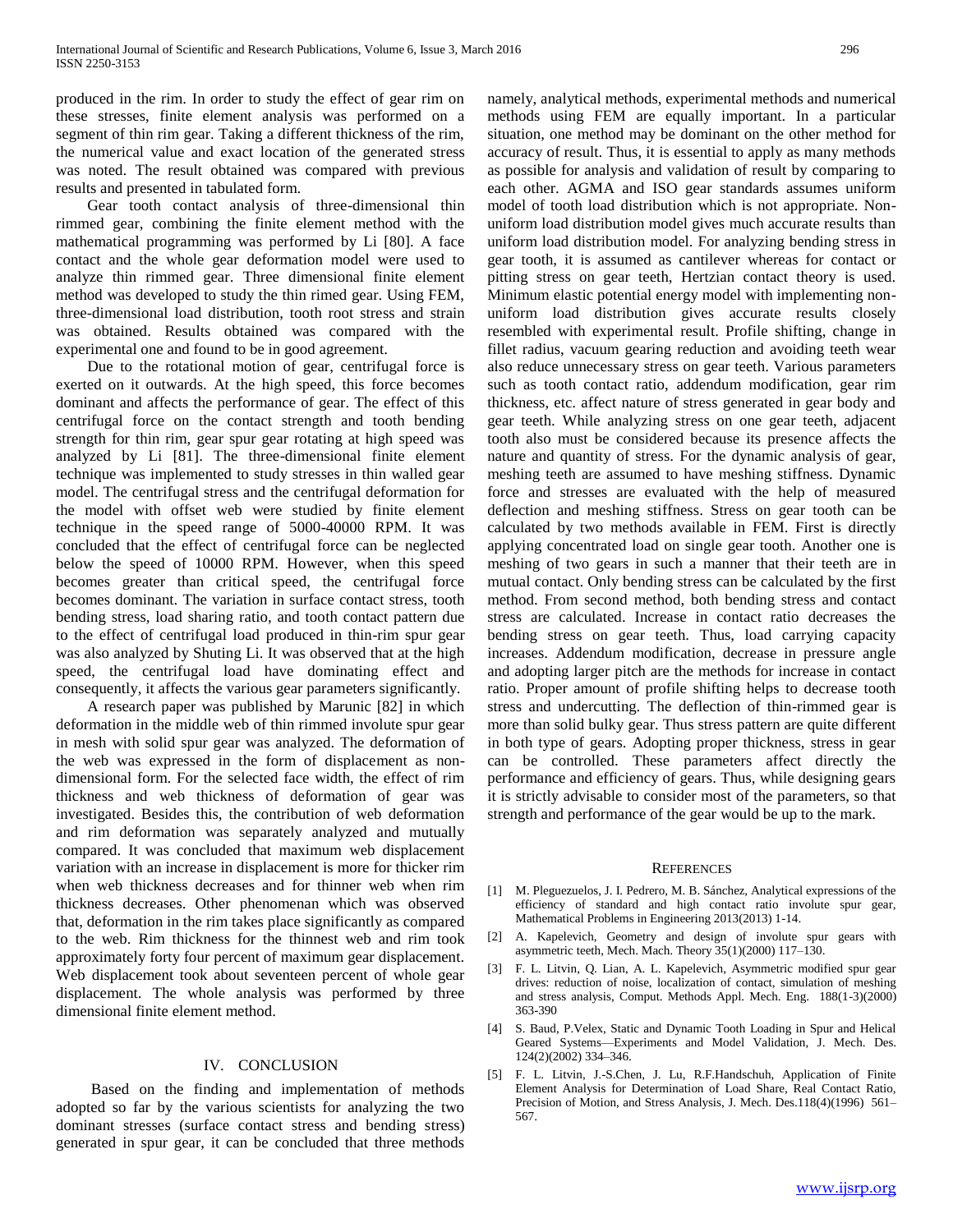- [6] H. Linke, K. Sporbert, Einfluß des Schleifabsatzes auf die Spannungs-Konzentration bei Verzahnungen,Maschinenbautechnik 34(4)(1985) 251– 257.
- M. Guingand, J. P de Vaujany, Y. Icard,Fast Three-Dimensional Quasi-Static Analysis of Helical Gears Using the Finite Prism Method, J. Mech. Des. 126(6)(2004) 1082–1088.
- [8] P. Sainsot, P. Velex, Contribution of Gear Body to Tooth Deflections—A New Bi-dimensional Analytical Formula, J. Mech. Des. 126(4)(2004) 748– 752.
- [9] P. Velex, S. Baud, Static and Dynamic Tooth Loading in Spur and Helical Geared Systems—Experiments and Model Validation, J. Mech. Des. 124 (2)(2002) 334–346.
- [10] H. Winter, M. Hirt, Zahnfußtragfähigkeit auf der Grundlage der Wirklichen Spannungen. Spannungskorrekturfaktor, Kerbempfindlichkeitszahl und Relativer Kerbfaktor in ISO-Ansatz, VDI-Z 116(2)(1974) 119–126.
- [11] H. Linke, K. Sporbert, Einfluß des Schleifabsatzes auf die Spannungs-Konzentration beiVerzahnungen,Maschinenbautechnik, 34(4)(1985) 251– 257.
- [12] M.-J Wang, A New Photoelastic Investigation of the Dynamic Bending Stress of Spur Gears, J. Mech. Des. 125(2) 365–372.
- [13] J. I. Pedrero, A. Rueda, A. Fuentes, Determination of the ISO Tooth Form Factor for Involute Spur and Helical Gears, Mech. Mach. Theory 34(1)(1999) 89–103.
- [14] P. Ludvik, J. Mackerle, Finite element analyses and simulation of gears and gear drives-A bibliography 1997-2006, Engineering Computations 25(3)(2008) 196-219.
- [15] A. Kawalec, J. Wiktor, D. Ceglarek, Comparative analysis of tooth-root strength using ISO and AGMA standards in spur and helical gears with FEM-based verification, J. Mech. Des. 128(2006) 1141-1158.
- [16] J. I. Pedrero, M. Pleguezuelos, M. Artés, J.A. Antona, Load distribution model along the line of contact for involute external gears, Mech. Mach. Theory 45(2010) 780-794.
- [17] K. L. Johnson, K. Kendall, A. D. Roberts, Surface Energy and the Contact of Elastic Solids, Mathematical and Physical Sciences, 324(1558)(1971) 301-313.
- [18] V. K. Tamminana, A. Kahraman , S. Vijayakar, A Study of the Relationship Between the Dynamic Factors and the Dynamic Transmission Error of Spur Gears, J. Mech. Des. 129 (1)(2006) 75-84.
- [19] J. I. Pedrero, M. Artés, A. Fuentes, Modelo de distribución de carga en engranajes cilíndricos de perfil de evolvente, Revista Iberoamericana de Ingeniería Mecánica 3(1999) 31-44.
- [20] J. I. Pedrero, I. I. Vallejo, M. Pleguezuelos, Calculation of tooth bending strength and surface durability of high transverse contact ratio spur and helical gear drives, J. Mech. Des. 129(1)(2006) 69-74
- [21] J. I. Pedrero, M. Pleguezuelos, M. Muñoz, Critical stress and load conditions for pitting calculations of spur and helical gear teeth, Mech. Mach. Theory 46(4)(2011) 425-437.
- [22] V. Simon, Optimal Tooth Modifications for Spur and Helical Gears, J. Mech. Des. 111 (4)(1989) 611-615.
- [23] S. Senthilvelan, R. Gnanamoorthy, Effect of gear tooth fillet radius on the performance of injection molded Nylon 6/6 gears, Mater. Des. 27(8)(2006) 632–639.
- [24] J. I. Pedrero, M. Pleguezuelos, M. Muñoz, Contact stress calculation of undercut spur and helical gear teeth, Mech. Mach. Theory 46(11)(2011) 1633-1646.
- [25] S. Timoshenko, R. V. Baud, Strength of Gear Teeth, Mech. Eng. 48(11)(1926) 1108
- [26] W. A. Tuplin, Gear Tooth Stresses at High Speed, Proceedings of the Institution of Mechanical Engineers, 163(1)(1950) 162-175.
- [27] Stephen. L. Harris, Dynamic loads on the teeth of spur gear, Proceedings of the Institution of Mechanical Engineers 172(1)(1958) 87-112.
- [28] E. J. Wellauer, A. Seireg, Bending strength of gear teeth by cantilever plate theory, J. Manuf. Sci. Eng. 82(3)(1960) 213-220
- [29] A. Seireg ,D. R. Houser, Evaluation of Dynamic Factors for Spur and Helical Gears, J. Manuf. Sci. Eng. 92(2)(1970) 504–514.
- [30] L. Wilcox, W. Coleman, Application of Finite Elements to the Analysis of Gear Tooth Stresses, J. Manuf. Sci. 95(4)(1973) 1139-1148.
- [31] D.B. Wallace, A. Seireg, Computer simulation of dynamic stress, deformation, and fracture of gear teeth, J. Manuf. Sci. 95(4)(1973) 1108– 1114
- [32] G. Chabert, T. Dang Tran, R. Mathis, An evaluation of stresses and deflections of spur gear teeth under strain, J. Eng. Ind. 96(1)(1974) 85–93.
- [33] R. W. Cornell, W. W. Westervelt, Dynamic Tooth Loads and Stressing for High Contact Ratio Spur Gears, J. Mech. Des. 100(1)(1978) 69-76.
- [34] V. Nikolić, Ć. Dolićanin, D. Dimitrijević, DynamicModel of the Stress and Strain State Analysis of a Spur Gear Transmission, J. Mech. Eng. 58(1)(2012) 56-67
- [35] V. Ramamurti, L. S. Gupta, Dynamic Stress Analysis On Spur Gear Teeth, ASME Conference 38, 1979 DET
- [36] T. Sayama, S. Oda, K. Umeezawa, Root Stresses and Bending Fatigue Strength of Welded Structure Gears , International Symposium on Gearing & Power Transmissions, Japan, Tokyo 1981.
- [37] R. Kasuba, J. W. Evans, An Extended Model for Determining Dynamic Loads in Spur Gears, J. Mech. Des.103(2)(1981) 398-409
- [38] R. Muthukumar, M. R. Raghavan, Estimation of gear tooth deflection by the finite element method, Mech. Mach. Theory 22(2)(1987) 177–181
- [39] K. Fukunaga, A strength analysis of spur gears including the ratio of contact, JSME Trans. Ser. C 53(489)(1987) 1071–1076.
- [40] V. Simon, Load and Stress Distributions in Spur and Helical Gears, J. Mech. Des. 110(2)(1988) 197–202.
- [41] G. J. Huh, B. M. Kwak, Constrained variational approach for dynamic analysis of elastic contact problems, Finite Elem. Anal. Des. 10(2)(1991) 125–136
- [42] B. M. Kwak, Complementarity problem formulation of three-dimensional frictional contact, J. Appl. Mech. 58(1)(1991) 134–140
- [43] B. M. Kwan, Numerical implementation of three-dimensional frictional contact by a linear complementarity problem, J. Mech. Sci. Technol. 4(1)(1990) 23-31.
- [44] M. H. Refaat, S.A. Meguid, On the elastic solution of frictional contact problems using variational inequalities, Int. J. mech. Sci. 36(4)(1994) 329– 342
- [45] S. J. Yu, J. C. Yao, On vector variational inequalities, J. Optimiz. Theory App. 89(1996) 749–769
- [46] W. I. Morrison, R. G. Thumann, A Lagrangian multiplier approach to the solution of a special constrained matrix problem, J. Regional Sci. 20(3)(1980) 279-292
- [47] S.Vijayarangan, N.Ganesan, Stress Analysis of Composite Spur Gear Using The Finite Element Approach, Computer and Structures 46(5)(1993) 869- 875.
- [48] A.W. Leissa, The historical bases of the Rayleigh and Ritz methods, J. Sound Vib. 287(4-5 )(2005) 961-978
- [49] E. Yau, H.R. Busby, D.R. Houser, A Rayleigh–Ritz approach to modeling bending and shear deformation of gear teeth, Comput. Struct. 50(5)(1994) 705–713
- [50] J. Lu, F.L. Litvin, J.S. Chen, Load share and finite element stress analysis for double circular-arc helical gears, Math. Comput. Modell. 21(10)(1995) 13–30
- [51] K. L. Johnson, K. Kendall, A. D. Roberts, Surface Energy and the Contact of Elastic Solids, J. Math. Phys. Sci. 324(1558)(1971) 301-313
- [52] I. H. Filiz, O. Eyercioglu ,Evaluation of Gear Tooth Stresses by Finite Element Method, J. Manuf. Sci. 117(2)(1995) 232–239
- [53] K.Y. Yoon, S.S. Rao, Dynamic load analysis of spur gears using a new tooth profile, J. Mech. Des. 118(1)(1996) 1–6.
- [54] S. Sirichai, I.Howard, L.Morgan, K.Teh,Finite Element Analysis of Gears in Mesh, Fifth International Congress on Sound and Vibration, Adelaide,South Australia (1997) 869–876.
- [55] V. Ramamurti, H. Nayak, Vijayendra and C. Sujatha ,Static and Dynamic Analysis of Spur and Bevel Gears using FEM, Mech. Mach. theory 33(8)(1998) 1177-1193.
- [56] L. Vedmar, B. Henriksson, A general approach for determining dynamic forces in spur gears, J. Mech. Des. 120(4)(1998) 593–598
- [57] F. L. Litvin, Q. Lian, A. L. Kapelevich, Asymmetric modified spur gear drives: reduction of noise, localization of contact, simulation of meshing and stress analysis, Comput. Method Appl. M 188(1-3) (2000), 363-390